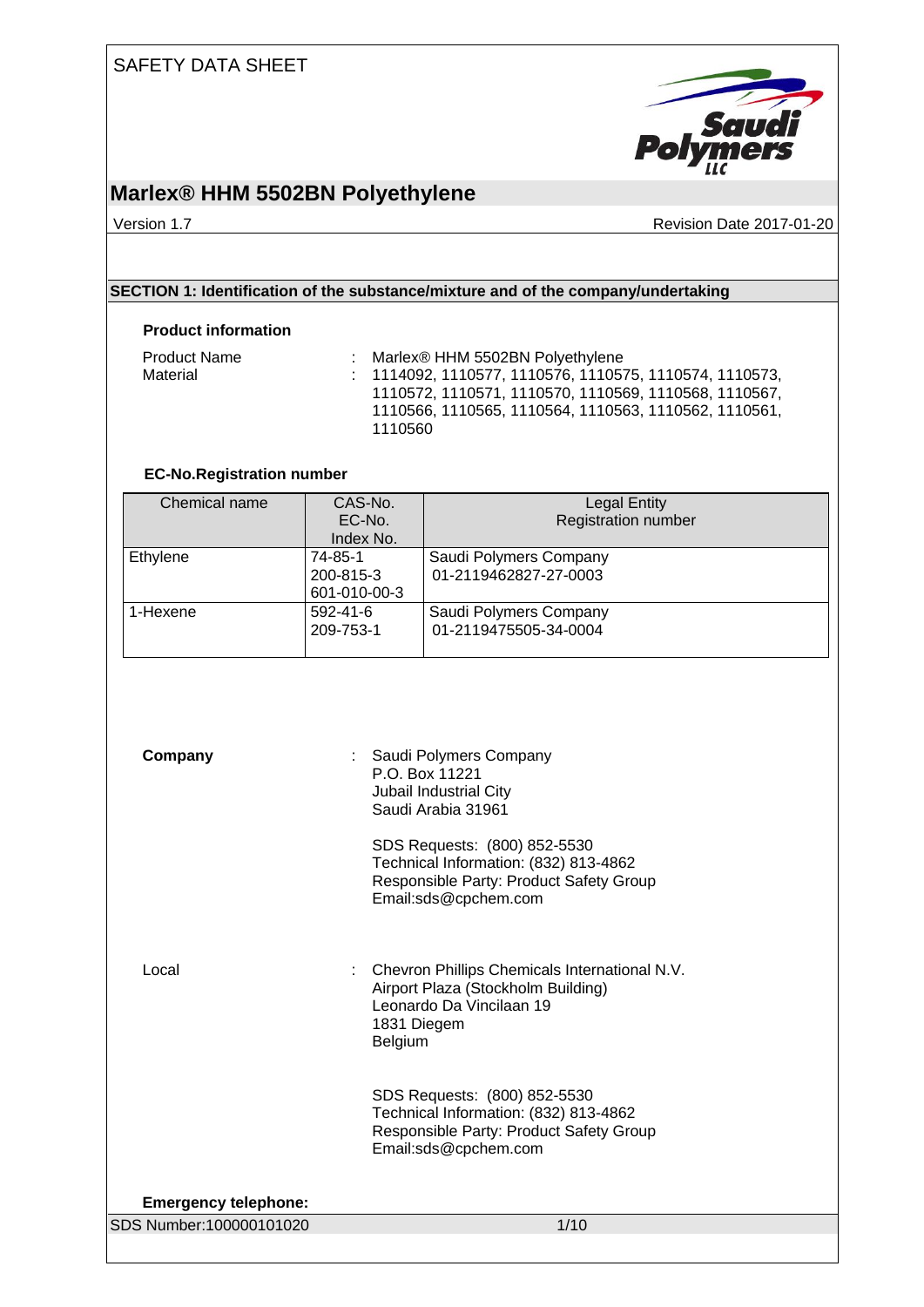## **Marlex® HHM 5502BN Polyethylene**

Version 1.7 **New Search 2017-01-20** Revision Date 2017-01-20

**Health**: 866.442.9628 (North America) 1.832.813.4984 (International) **Transport**: CHEMTREC 800.424.9300 or 703.527.3887(int'l) Asia: +800 CHEMCALL (+800 2436 2255) China:+86-21-22157316 EUROPE: BIG +32.14.584545 (phone) or +32.14583516 (telefax) Mexico CHEMTREC 01-800-681-9531 (24 hours) South America SOS-Cotec Inside Brazil: 0800.111.767 Outside Brazil: +55.19.3467.1600 Responsible Department : Product Safety and Toxicology Group<br>E-mail address : SDS@CPChem.com

E-mail address : SDS@CPChem.com : www.CPChem.com

MEDICAL APPLICATION CAUTION: Do not use this material in medical applications involving permanent implantation in the human body or permanent contact with internal body fluids or tissues fluids or tissues.

Do not use this material in medical applications involving brief or temporary implantation in the human body or contact with internal body fluids or tissues unless the material has been provided directly from Chevron Phillips Chemical Company LP or its legal affiliates under an agreement which expressly acknowledges the contemplated use.

Chevron Phillips Chemical Company LP and its legal affiliates makes no representation, promise, express warranty or implied warranty concerning the suitability of this material for use in implantation in the human body or in contact with internal body fluids or tissues.

### **SECTION 2: Hazards identification**

**Classification of the substance or mixture REGULATION (EC) No 1272/2008**

Not a hazardous substance or mixture according to Regulation (EC) No 1272/2008.

### **Label elements**

### **Labeling (REGULATION (EC) No 1272/2008)**

Not a hazardous substance or mixture according to Regulation (EC) No 1272/2008.

**SECTION 3: Composition/information on ingredients**

### **Mixtures**

### **Hazardous ingredients**

| Chemical name                                         | CAS-No.<br>EC-No.<br>Index No. | Classification<br>(REGULATION (EC) No<br>1272/2008) | Concentration<br>$[wt\%]$ |
|-------------------------------------------------------|--------------------------------|-----------------------------------------------------|---------------------------|
| Polyethylene Hexene<br>Copolymer                      | 25213-02-9                     |                                                     | $99 - 100$                |
| Contains no hazardous ingredients according to GHS. : |                                |                                                     |                           |
| SDS Number:100000101020                               |                                | 2/10                                                |                           |
|                                                       |                                |                                                     |                           |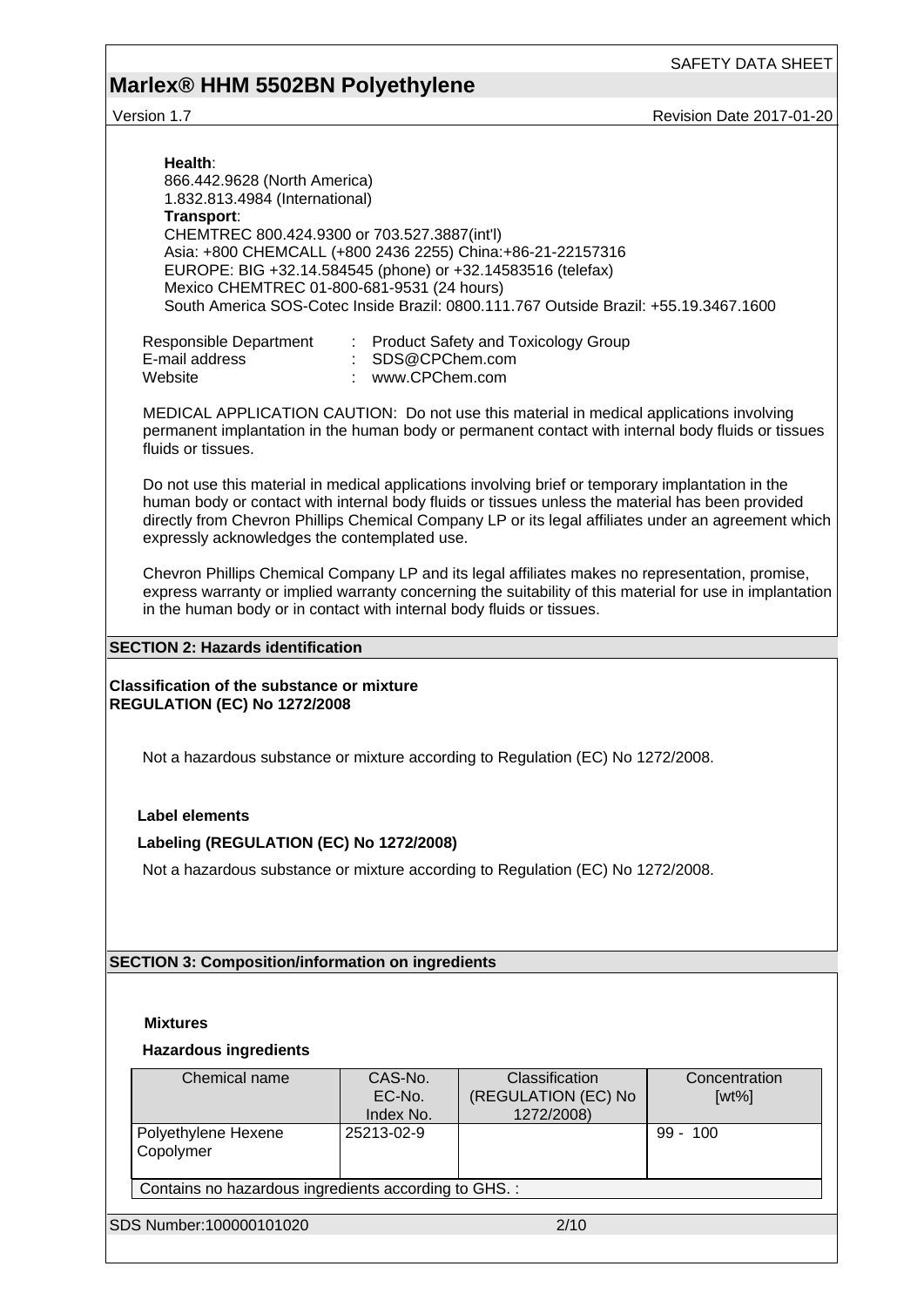version 1.7 **Newsight 2017-01-20** Revision Date 2017-01-20

| <b>SECTION 4: First aid measures</b>              |   |                                                                                                                                                                                                                                                                                                                                                                                                                                                                                          |
|---------------------------------------------------|---|------------------------------------------------------------------------------------------------------------------------------------------------------------------------------------------------------------------------------------------------------------------------------------------------------------------------------------------------------------------------------------------------------------------------------------------------------------------------------------------|
|                                                   |   |                                                                                                                                                                                                                                                                                                                                                                                                                                                                                          |
| If inhaled                                        |   | Move to fresh air in case of accidental inhalation of dust or<br>fumes from overheating or combustion. If symptoms persist,<br>call a physician.                                                                                                                                                                                                                                                                                                                                         |
| In case of skin contact                           |   | If the molten material gets on skin, quickly cool in water. Seek<br>immediate medical attention. Do not try to peel the solidified<br>material from the skin or use solvents or thinners to dissolve it.                                                                                                                                                                                                                                                                                 |
| In case of eye contact                            |   | : In the case of contact with eyes, rinse immediately with plenty<br>of water and seek medical advice.                                                                                                                                                                                                                                                                                                                                                                                   |
| If swallowed                                      |   | Do not induce vomiting without medical advice.                                                                                                                                                                                                                                                                                                                                                                                                                                           |
| <b>SECTION 5: Firefighting measures</b>           |   |                                                                                                                                                                                                                                                                                                                                                                                                                                                                                          |
| Flash point                                       |   | No data available                                                                                                                                                                                                                                                                                                                                                                                                                                                                        |
|                                                   |   |                                                                                                                                                                                                                                                                                                                                                                                                                                                                                          |
| Autoignition temperature                          |   | No data available                                                                                                                                                                                                                                                                                                                                                                                                                                                                        |
| Suitable extinguishing<br>media                   |   | Water. Water mist. Dry chemical. Carbon dioxide (CO2).<br>Foam. If possible, water should be applied as a spray from a<br>fogging nozzle since this is a surface burning material. The<br>application of high velocity water will spread the burning<br>surface layer. Avoid the use of straight streams that may<br>create a dust cloud and the risk of a dust explosion. Use<br>extinguishing measures that are appropriate to local<br>circumstances and the surrounding environment. |
| Specific hazards during fire<br>fighting          | ÷ | Risks of ignition followed by flame propagation or secondary<br>explosions can be caused by the accumulation of dust, e.g. on<br>floors and ledges.                                                                                                                                                                                                                                                                                                                                      |
| Special protective<br>equipment for fire-fighters |   | Use personal protective equipment. Wear self-contained<br>breathing apparatus for firefighting if necessary.                                                                                                                                                                                                                                                                                                                                                                             |
| Further information                               |   | This material will burn although it is not easily ignited.                                                                                                                                                                                                                                                                                                                                                                                                                               |
| Fire and explosion<br>protection                  |   | Treat as a solid that can burn. Avoid generating dust; fine dust<br>dispersed in air in sufficient concentrations, and in the<br>presence of an ignition source is a potential dust explosion<br>hazard.                                                                                                                                                                                                                                                                                 |
| Hazardous decomposition<br>products               |   | Normal combustion forms carbon dioxide, water vapor and may<br>produce carbon monoxide, other hydrocarbons and<br>hydrocarbon oxidation products (ketones, aldehydes, organic<br>acids) depending on temperature and air availability.<br>Incomplete combustion can also produce formaldehyde.                                                                                                                                                                                           |
| <b>SECTION 6: Accidental release measures</b>     |   |                                                                                                                                                                                                                                                                                                                                                                                                                                                                                          |
|                                                   |   |                                                                                                                                                                                                                                                                                                                                                                                                                                                                                          |
|                                                   |   |                                                                                                                                                                                                                                                                                                                                                                                                                                                                                          |
| SDS Number:100000101020                           |   | 3/10                                                                                                                                                                                                                                                                                                                                                                                                                                                                                     |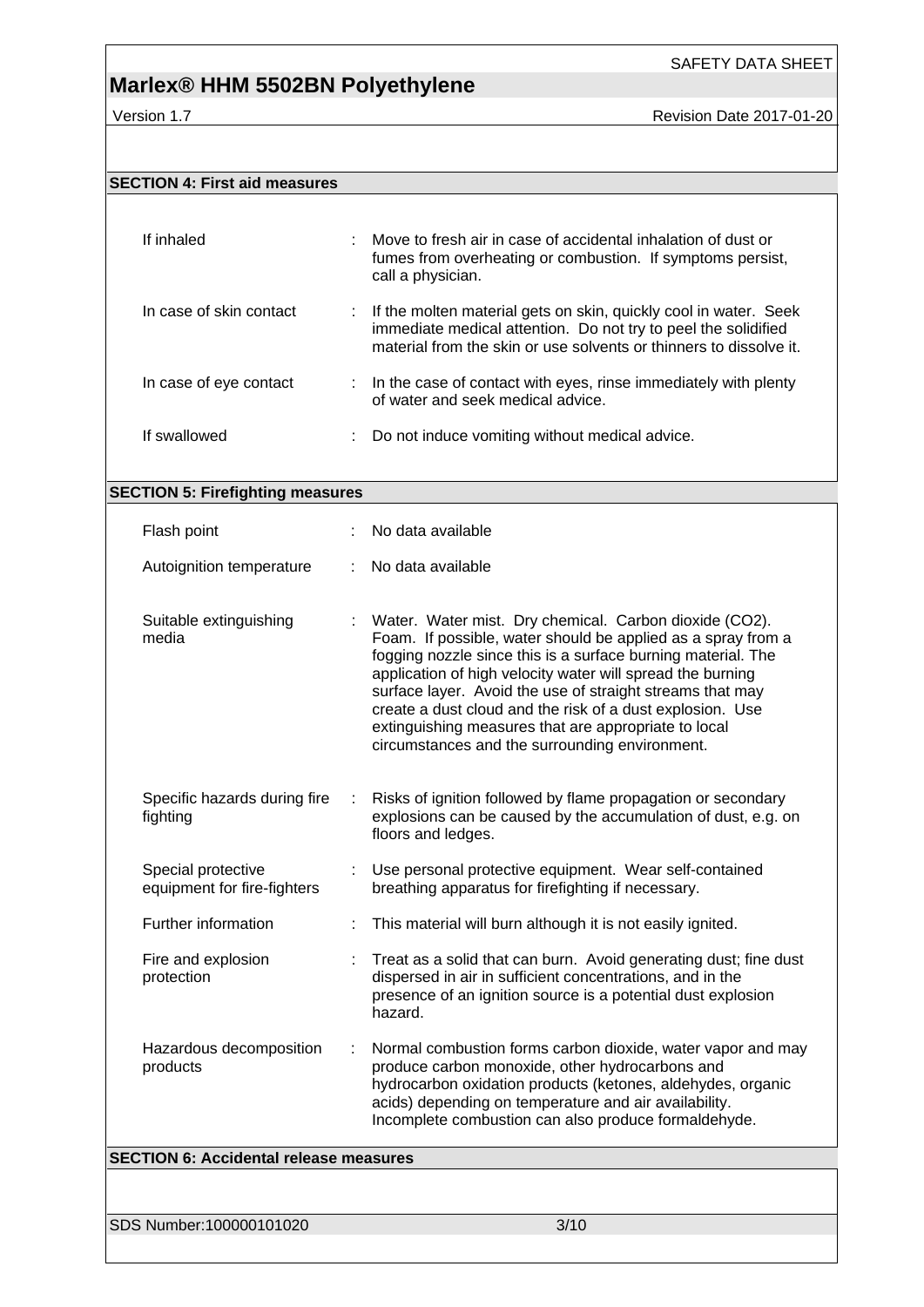| Version 1.7                                             | Revision Date 2017-01-20                                                                                                                                                                                                                                                                                                                                                                                                                                                                                                                                                                                                                                                                                                                         |
|---------------------------------------------------------|--------------------------------------------------------------------------------------------------------------------------------------------------------------------------------------------------------------------------------------------------------------------------------------------------------------------------------------------------------------------------------------------------------------------------------------------------------------------------------------------------------------------------------------------------------------------------------------------------------------------------------------------------------------------------------------------------------------------------------------------------|
| Personal precautions                                    | Sweep up to prevent slipping hazard. Avoid breathing dust.<br>Avoid dust formation.                                                                                                                                                                                                                                                                                                                                                                                                                                                                                                                                                                                                                                                              |
| Environmental precautions<br>÷                          | Do not contaminate surface water. Prevent product from<br>entering drains.                                                                                                                                                                                                                                                                                                                                                                                                                                                                                                                                                                                                                                                                       |
| Methods for cleaning up                                 | Clean up promptly by sweeping or vacuum.                                                                                                                                                                                                                                                                                                                                                                                                                                                                                                                                                                                                                                                                                                         |
| Additional advice                                       | Dust deposits should not be allowed to accumulate on<br>surfaces, as these may form an explosive mixture if they are<br>released into the atmosphere in sufficient concentration. Avoid<br>dispersal of dust in the air (i.e., clearing dust surfaces with<br>compressed air).                                                                                                                                                                                                                                                                                                                                                                                                                                                                   |
| <b>SECTION 7: Handling and storage</b>                  |                                                                                                                                                                                                                                                                                                                                                                                                                                                                                                                                                                                                                                                                                                                                                  |
| <b>Handling</b>                                         |                                                                                                                                                                                                                                                                                                                                                                                                                                                                                                                                                                                                                                                                                                                                                  |
| Advice on safe handling                                 | Use good housekeeping for safe handling of the product.<br>Keep out of water sources and sewers.                                                                                                                                                                                                                                                                                                                                                                                                                                                                                                                                                                                                                                                 |
|                                                         | Spilled pellets and powders may create a slipping hazard.                                                                                                                                                                                                                                                                                                                                                                                                                                                                                                                                                                                                                                                                                        |
|                                                         | Electrostatic charge may accumulate and create a hazardous<br>condition when handling this material. To minimize this hazard,<br>bonding and grounding may be necessary, but may not by<br>themselves be sufficient. At elevated temperatures (>350°F,<br>>177°C), polyethylene can release vapors and gases, which<br>are irritating to the mucous membranes of the eyes, mouth,<br>throat, and lungs. These substances may include<br>acetaldehyde, acetone, acetic acid, formic acid, formaldehyde<br>and acrolein. Based on animal data and limited<br>epidemiological evidence, formaldehyde has been listed as a<br>carcinogen. Following all recommendations within this SDS<br>should minimize exposure to thermal processing emissions. |
| Advice on protection<br>against fire and explosion      | Treat as a solid that can burn. Avoid generating dust; fine dust<br>dispersed in air in sufficient concentrations, and in the<br>presence of an ignition source is a potential dust explosion<br>hazard.                                                                                                                                                                                                                                                                                                                                                                                                                                                                                                                                         |
| <b>Storage</b>                                          |                                                                                                                                                                                                                                                                                                                                                                                                                                                                                                                                                                                                                                                                                                                                                  |
| Requirements for storage<br>areas and containers        | Keep in a dry place. Keep in a well-ventilated place.<br>÷                                                                                                                                                                                                                                                                                                                                                                                                                                                                                                                                                                                                                                                                                       |
| Advice on common storage                                | Do not store together with oxidizing and self-igniting products.<br>÷                                                                                                                                                                                                                                                                                                                                                                                                                                                                                                                                                                                                                                                                            |
| <b>SECTION 8: Exposure controls/personal protection</b> |                                                                                                                                                                                                                                                                                                                                                                                                                                                                                                                                                                                                                                                                                                                                                  |
|                                                         |                                                                                                                                                                                                                                                                                                                                                                                                                                                                                                                                                                                                                                                                                                                                                  |
| <b>Engineering measures</b>                             |                                                                                                                                                                                                                                                                                                                                                                                                                                                                                                                                                                                                                                                                                                                                                  |
| SDS Number:100000101020                                 | 4/10                                                                                                                                                                                                                                                                                                                                                                                                                                                                                                                                                                                                                                                                                                                                             |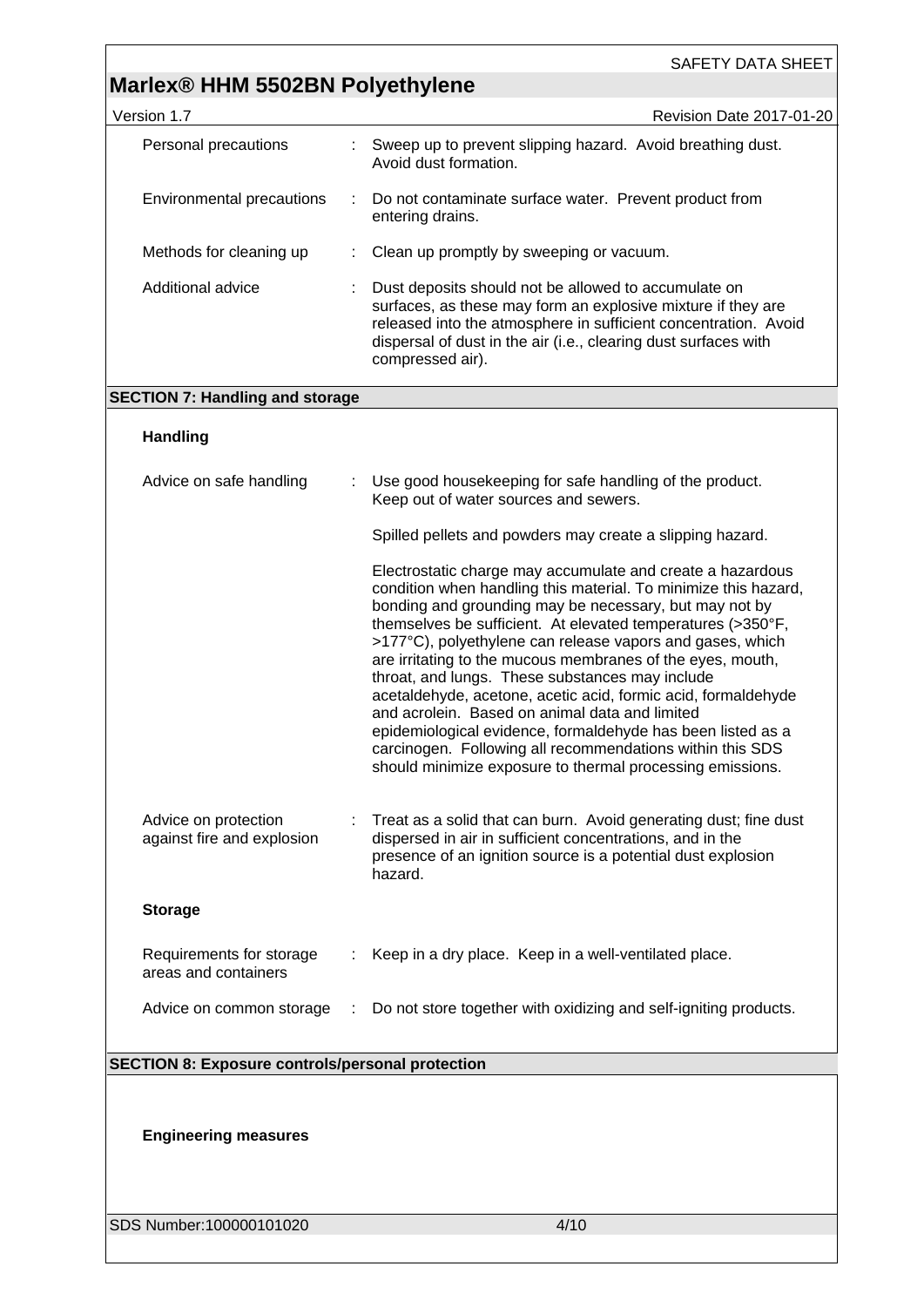Version 1.7 **New Series 2017-01-20** Revision Date 2017-01-20

Consider the potential hazards of this material (see Section 2), applicable exposure limits, job activities, and other substances in the work place when designing engineering controls and selecting personal protective equipment. If engineering controls or work practices are not adequate to prevent exposure to harmful levels of this material, the personal protective equipment listed below is recommended. The user should read and understand all instructions and limitations supplied with the equipment since protection is usually provided for a limited time or under certain circumstances.

### **Personal protective equipment**

| Respiratory protection   | No respiratory protection is normally required. If heated<br>material generates vapor or fumes that are not adequately<br>controlled by ventilation, wear an appropriate respirator. Use<br>the following elements for air-purifying respirators: Organic<br>Vapor and Formaldehyde. Use a positive pressure, air-<br>supplying respirator if there is potential for uncontrolled<br>release, exposure levels are not known, or other circumstances<br>where air-purifying respirators may not provide adequate<br>protection. Dust safety masks are recommended when the<br>dust concentration is excessive. |  |
|--------------------------|---------------------------------------------------------------------------------------------------------------------------------------------------------------------------------------------------------------------------------------------------------------------------------------------------------------------------------------------------------------------------------------------------------------------------------------------------------------------------------------------------------------------------------------------------------------------------------------------------------------|--|
| Eye protection           | Use of safety glasses with side shields for solid handling is<br>good industrial practice. If this material is heated, wear<br>chemical goggles or safety glasses with side shields or a face<br>shield. If there is potential for dust, use chemical goggles.                                                                                                                                                                                                                                                                                                                                                |  |
| Skin and body protection | At ambient temperatures use of clean and protective clothing is<br>good industrial practice. If the material is heated or molten,<br>wear thermally insulated, heat-resistant gloves that are able to<br>withstand the temperature of the molten product. If this<br>material is heated, wear insulated clothing to prevent skin<br>contact if engineering controls or work practices are not<br>adequate.                                                                                                                                                                                                    |  |

### **SECTION 9: Physical and chemical properties**

|                                                                  | Information on basic physical and chemical properties                                                                   |  |  |
|------------------------------------------------------------------|-------------------------------------------------------------------------------------------------------------------------|--|--|
| Appearance                                                       |                                                                                                                         |  |  |
| Form<br>Physical state<br>Color<br>Odor<br><b>Odor Threshold</b> | <b>Pellets</b><br>Solid<br>Opaque<br>Mild to no odor<br>No data available                                               |  |  |
| Safety data                                                      |                                                                                                                         |  |  |
| Flash point                                                      | No data available                                                                                                       |  |  |
| Lower explosion limit                                            | : Not applicable                                                                                                        |  |  |
| Upper explosion limit                                            | : Not applicable                                                                                                        |  |  |
| Autoignition temperature                                         | : No data available                                                                                                     |  |  |
| Thermal decomposition                                            | : Low molecular weight hydrocarbons, alcohols, aldehydes,<br>acids and ketones can be formed during thermal processing. |  |  |
| SDS Number:100000101020                                          | 5/10                                                                                                                    |  |  |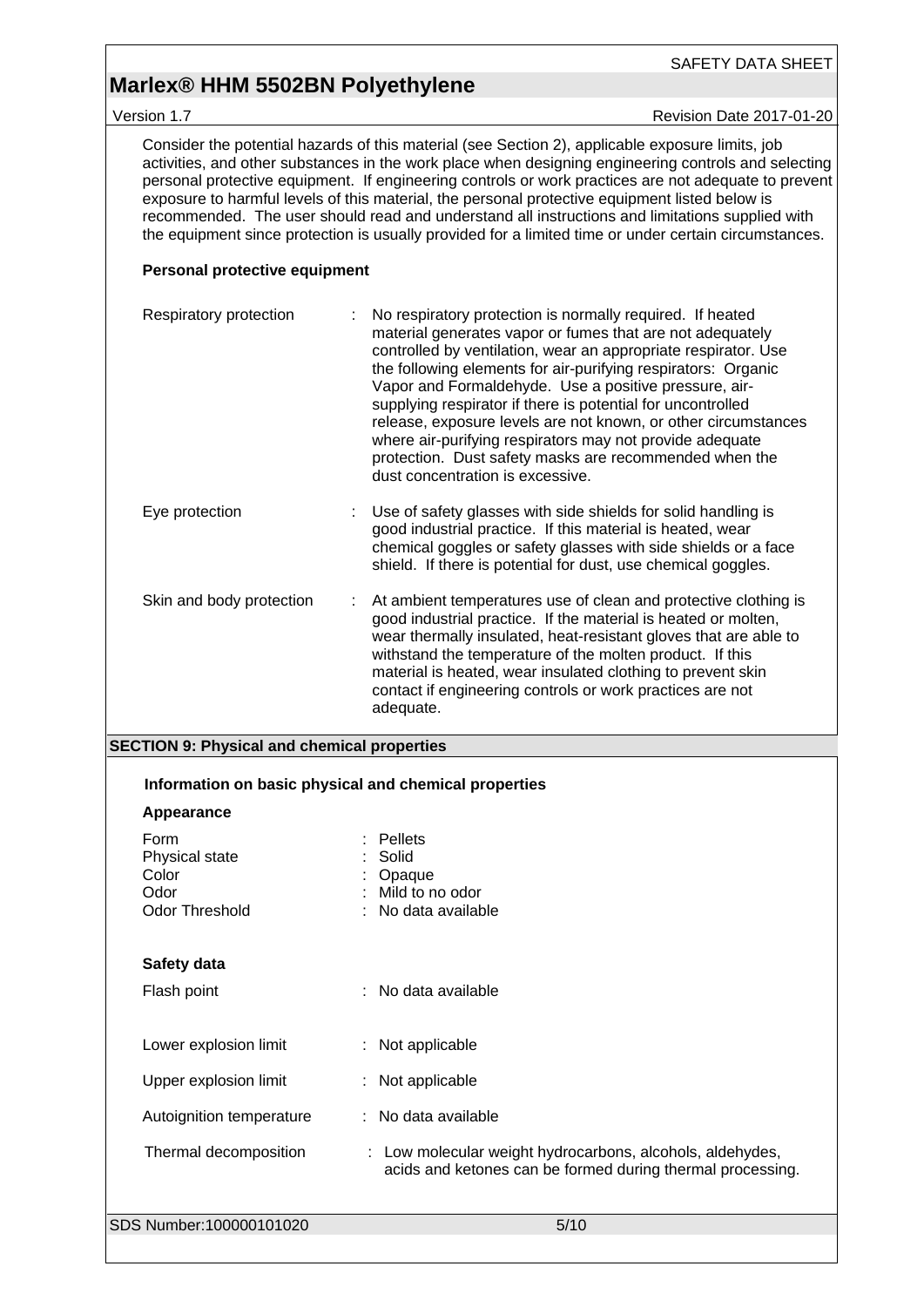# **Marlex® HHM 5502BN Polyethylene**

Version 1.7 Revision Date 2017-01-20

| pH                                                 | : Not applicable                                                                                                                                   |
|----------------------------------------------------|----------------------------------------------------------------------------------------------------------------------------------------------------|
| Melting point/range                                | : 90 - 140 °C (194 - 284 °F)                                                                                                                       |
| Freezing point                                     | Not applicable                                                                                                                                     |
| Initial boiling point and boiling : Not applicable |                                                                                                                                                    |
| range<br>Vapor pressure                            | : Not applicable                                                                                                                                   |
| Relative density                                   | : Not applicable                                                                                                                                   |
| Density                                            | $: 0,91 - 0,97$ g/cm3                                                                                                                              |
| Water solubility                                   | : Negligible                                                                                                                                       |
| Partition coefficient: n-<br>octanol/water         | : No data available                                                                                                                                |
| Solubility in other solvents                       | : No data available                                                                                                                                |
| Viscosity, dynamic                                 | : Not applicable                                                                                                                                   |
| Viscosity, kinematic                               | : Not applicable                                                                                                                                   |
| Relative vapor density                             | : Not applicable                                                                                                                                   |
| Evaporation rate                                   | : Not applicable                                                                                                                                   |
|                                                    |                                                                                                                                                    |
| <b>SECTION 10: Stability and reactivity</b>        |                                                                                                                                                    |
| Reactivity                                         | : This material is considered non-reactive under normal<br>ambient and anticipated storage and handling conditions of<br>temperature and pressure. |
|                                                    |                                                                                                                                                    |

| Chemical stability | : This material is considered stable under normal ambient and               |
|--------------------|-----------------------------------------------------------------------------|
|                    | anticipated storage and handling conditions of temperature<br>and pressure. |
|                    |                                                                             |

### **Possibility of hazardous reactions**

| Conditions to avoid                 | : Avoid prolonged storage at elevated temperature.                                                                                                                                                                                                                                               |
|-------------------------------------|--------------------------------------------------------------------------------------------------------------------------------------------------------------------------------------------------------------------------------------------------------------------------------------------------|
| Materials to avoid                  | : Avoid contact with strong oxidizing agents.                                                                                                                                                                                                                                                    |
| Thermal decomposition               | : Low molecular weight hydrocarbons, alcohols, aldehydes,<br>acids and ketones can be formed during thermal processing.                                                                                                                                                                          |
| Hazardous decomposition<br>products | : Normal combustion forms carbon dioxide, water vapor and<br>may produce carbon monoxide, other hydrocarbons and<br>hydrocarbon oxidation products (ketones, aldehydes, organic<br>acids) depending on temperature and air availability.<br>Incomplete combustion can also produce formaldehyde. |
| SDS Number:100000101020             | 6/10                                                                                                                                                                                                                                                                                             |
|                                     |                                                                                                                                                                                                                                                                                                  |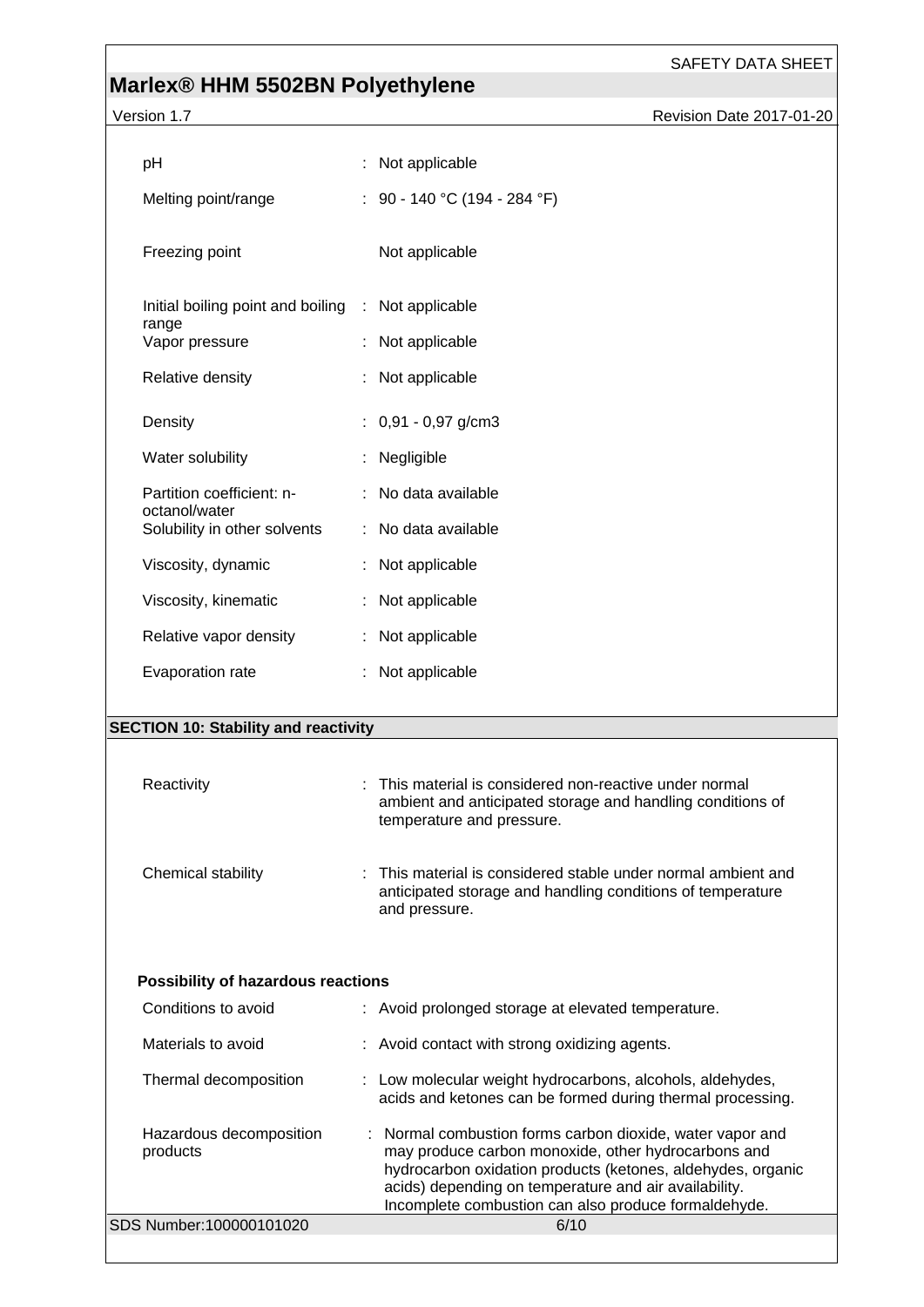# **Marlex® HHM 5502BN Polyethylene**

Version 1.7 **Version 1.7** Revision Date 2017-01-20

| Other data                                                                           | : No decomposition if stored and applied as directed.                                                                                                                                                                                                                                                                                                                                                                                                                                                                                               |
|--------------------------------------------------------------------------------------|-----------------------------------------------------------------------------------------------------------------------------------------------------------------------------------------------------------------------------------------------------------------------------------------------------------------------------------------------------------------------------------------------------------------------------------------------------------------------------------------------------------------------------------------------------|
| <b>SECTION 11: Toxicological information</b>                                         |                                                                                                                                                                                                                                                                                                                                                                                                                                                                                                                                                     |
| Marlex® HHM 5502BN Polyethylene<br><b>Acute oral toxicity</b> : Presumed Not Toxic   |                                                                                                                                                                                                                                                                                                                                                                                                                                                                                                                                                     |
| Marlex® HHM 5502BN Polyethylene<br>Acute inhalation toxicity : Presumed Not Toxic    |                                                                                                                                                                                                                                                                                                                                                                                                                                                                                                                                                     |
| Marlex® HHM 5502BN Polyethylene<br><b>Acute dermal toxicity</b> : Presumed Not Toxic |                                                                                                                                                                                                                                                                                                                                                                                                                                                                                                                                                     |
| Marlex® HHM 5502BN Polyethylene<br><b>Skin irritation</b>                            | : No skin irritation                                                                                                                                                                                                                                                                                                                                                                                                                                                                                                                                |
| Marlex® HHM 5502BN Polyethylene<br>Eye irritation                                    | : No eye irritation                                                                                                                                                                                                                                                                                                                                                                                                                                                                                                                                 |
| Marlex® HHM 5502BN Polyethylene<br><b>Sensitization</b>                              | : Did not cause sensitization on laboratory animals.                                                                                                                                                                                                                                                                                                                                                                                                                                                                                                |
| Marlex® HHM 5502BN Polyethylene<br><b>Further information</b>                        | : This product contains POLYMERIZED OLEFINS. During<br>thermal processing (>350°F, >177°C) polyolefins can release<br>vapors and gases (aldehydes, ketones and organic acids)<br>which are irritating to the mucous membranes of the eyes,<br>mouth, throat, and lungs. Generally these irritant effects are all<br>transitory. However, prolonged exposure to irritating off-gases<br>can lead to pulmonary edema. Formaldehyde (an aldehyde)<br>has been classified as a carcinogen based on animal data and<br>limited epidemiological evidence. |
| <b>SECTION 12: Ecological information</b>                                            |                                                                                                                                                                                                                                                                                                                                                                                                                                                                                                                                                     |
| <b>Ecotoxicity effects</b>                                                           |                                                                                                                                                                                                                                                                                                                                                                                                                                                                                                                                                     |
| Elimination information (persistence and degradability)                              |                                                                                                                                                                                                                                                                                                                                                                                                                                                                                                                                                     |
| Bioaccumulation                                                                      | Does not bioaccumulate.                                                                                                                                                                                                                                                                                                                                                                                                                                                                                                                             |
| Mobility                                                                             | The product is insoluble and floats on water.                                                                                                                                                                                                                                                                                                                                                                                                                                                                                                       |
| Biodegradability                                                                     | This material is not expected to be readily biodegradable.                                                                                                                                                                                                                                                                                                                                                                                                                                                                                          |

SDS Number:100000101020 7/10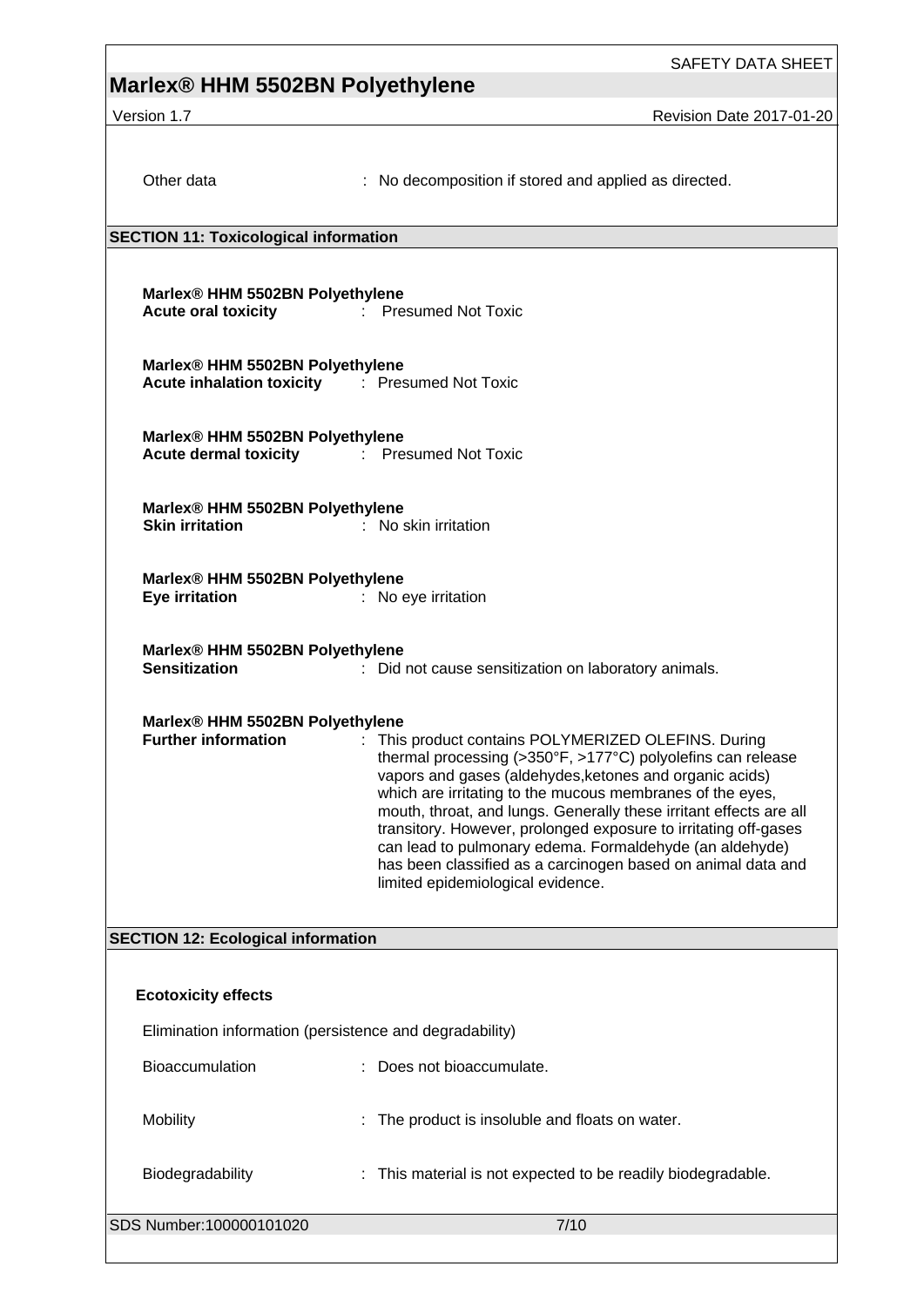Version 1.7 **Network 2017-01-20 Revision Date 2017-01-20** 

### **Ecotoxicology Assessment**

| Additional ecological | : This material is not expected to be harmful to aquatic     |
|-----------------------|--------------------------------------------------------------|
| information           | organisms., Fish or birds may eat pellets which may obstruct |
|                       | their digestive tracts.                                      |

### **SECTION 13: Disposal considerations**

The information in this SDS pertains only to the product as shipped.

Use material for its intended purpose or recycle if possible. This material, if it must be discarded, may meet the criteria of a hazardous waste as defined by US EPA under RCRA (40 CFR 261) or other State and local regulations. Measurement of certain physical properties and analysis for regulated components may be necessary to make a correct determination. If this material is classified as a hazardous waste, federal law requires disposal at a licensed hazardous waste disposal facility.

### **SECTION 14: Transport information**

**The shipping descriptions shown here are for bulk shipments only, and may not apply to shipments in non-bulk packages (see regulatory definition).**

Consult the appropriate domestic or international mode-specific and quantity-specific Dangerous Goods Regulations for additional shipping description requirements (e.g., technical name or names, etc.) Therefore, the information shown here, may not always agree with the bill of lading shipping description for the material. Flashpoints for the material may vary slightly between the SDS and the bill of lading.

**US DOT (UNITED STATES DEPARTMENT OF TRANSPORTATION)** NOT REGULATED AS A HAZARDOUS MATERIAL OR DANGEROUS GOODS FOR TRANSPORTATION BY THIS AGENCY.

### **IMO / IMDG (INTERNATIONAL MARITIME DANGEROUS GOODS)**

NOT REGULATED AS A HAZARDOUS MATERIAL OR DANGEROUS GOODS FOR TRANSPORTATION BY THIS AGENCY.

### **IATA (INTERNATIONAL AIR TRANSPORT ASSOCIATION)**

NOT REGULATED AS A HAZARDOUS MATERIAL OR DANGEROUS GOODS FOR TRANSPORTATION BY THIS AGENCY.

### **ADR (AGREEMENT ON DANGEROUS GOODS BY ROAD (EUROPE))**

NOT REGULATED AS A HAZARDOUS MATERIAL OR DANGEROUS GOODS FOR TRANSPORTATION BY THIS AGENCY.

### **RID (REGULATIONS CONCERNING THE INTERNATIONAL TRANSPORT OF DANGEROUS GOODS (EUROPE))**

NOT REGULATED AS A HAZARDOUS MATERIAL OR DANGEROUS GOODS FOR TRANSPORTATION BY THIS AGENCY.

**ADN (EUROPEAN AGREEMENT CONCERNING THE INTERNATIONAL CARRIAGE OF DANGEROUS GOODS BY INLAND WATERWAYS)**

NOT REGULATED AS A HAZARDOUS MATERIAL OR DANGEROUS GOODS FOR

SDS Number:100000101020 8/10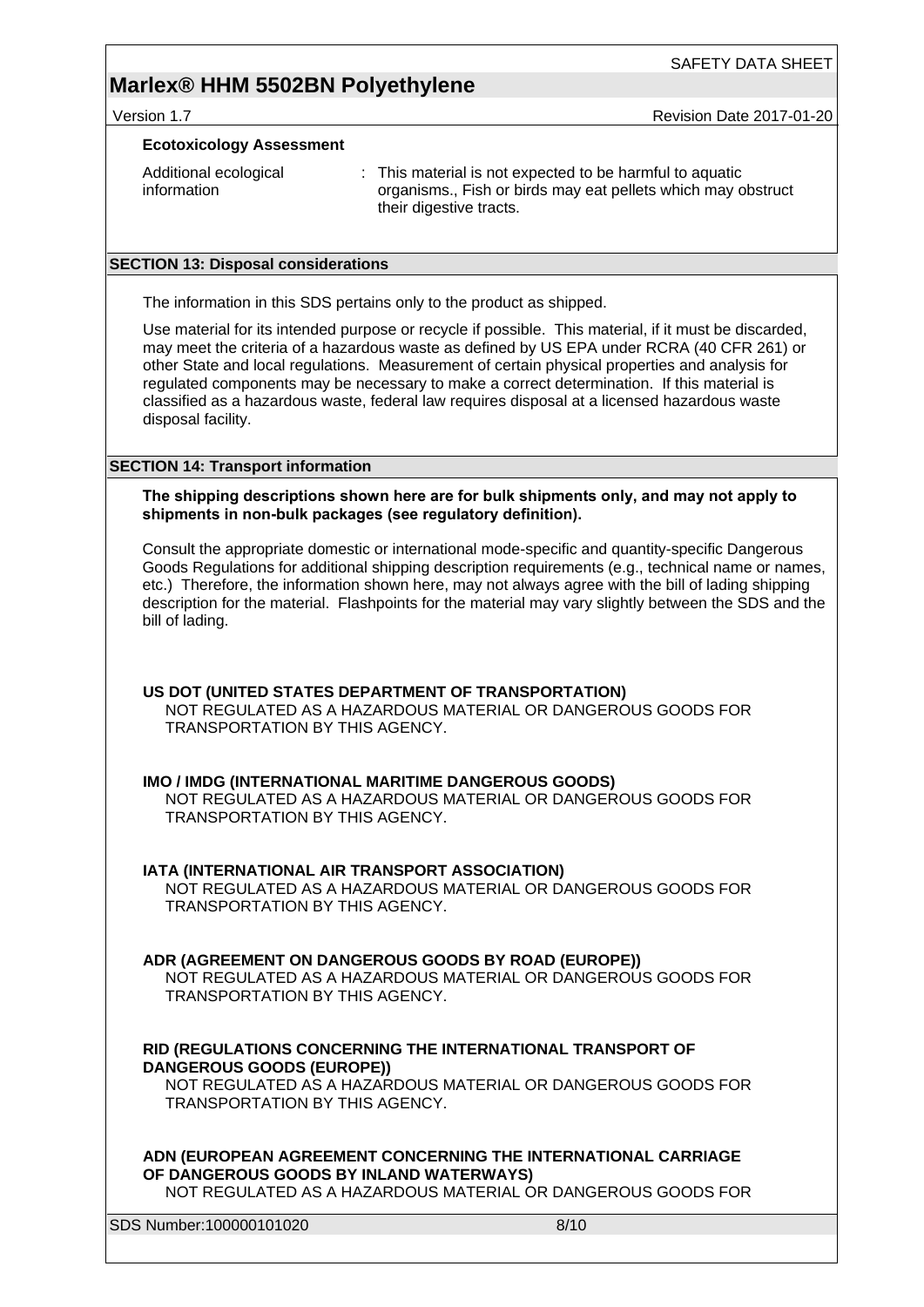Version 1.7 **New Search 2017-01-20** Revision Date 2017-01-20

TRANSPORTATION BY THIS AGENCY.

### **Transport in bulk according to Annex II of MARPOL 73/78 and the IBC Code**

### **SECTION 15: Regulatory information**

### **National legislation**

| <b>Major Accident Hazard</b><br>Legislation                                                                                                                                                               | : 96/82/EC<br>Update: 2003<br>Directive 96/82/EC does not apply                                                                                                                                                                                                                                                                                                                                                                                                                                                                          |  |
|-----------------------------------------------------------------------------------------------------------------------------------------------------------------------------------------------------------|------------------------------------------------------------------------------------------------------------------------------------------------------------------------------------------------------------------------------------------------------------------------------------------------------------------------------------------------------------------------------------------------------------------------------------------------------------------------------------------------------------------------------------------|--|
| <b>Water contaminating class</b><br>(Germany)                                                                                                                                                             | not water endangering<br>: nwg                                                                                                                                                                                                                                                                                                                                                                                                                                                                                                           |  |
| <b>Notification status</b><br>Europe REACH<br>United States of America (USA)<br>TSCA<br>Canada DSL<br>Australia AICS<br>New Zealand NZIoC<br>Japan ENCS<br>Korea KECI<br>Philippines PICCS<br>China IECSC | On the inventory, or in compliance with the inventory<br>On the inventory, or in compliance with the inventory<br>÷<br>On the inventory, or in compliance with the inventory<br>On the inventory, or in compliance with the inventory<br>On the inventory, or in compliance with the inventory<br>On the inventory, or in compliance with the inventory<br>t.<br>On the inventory, or in compliance with the inventory<br>On the inventory, or in compliance with the inventory<br>On the inventory, or in compliance with the inventory |  |

### **SECTION 16: Other information**

**NFPA Classification** : Health Hazard: 0 Fire Hazard: 1 Reactivity Hazard: 0



### **Further information**

Significant changes since the last version are highlighted in the margin. This version replaces all previous versions.

The information in this SDS pertains only to the product as shipped.

The information provided in this Safety Data Sheet is correct to the best of our knowledge, information and belief at the date of its publication. The information given is designed only as a guidance for safe handling, use, processing, storage, transportation, disposal and release and is not to be considered a warranty or quality specification. The information relates only to the specific material designated and may not be valid for such material used in combination with any other materials or in any process, unless specified in the text.

SDS Number:100000101020 9/10